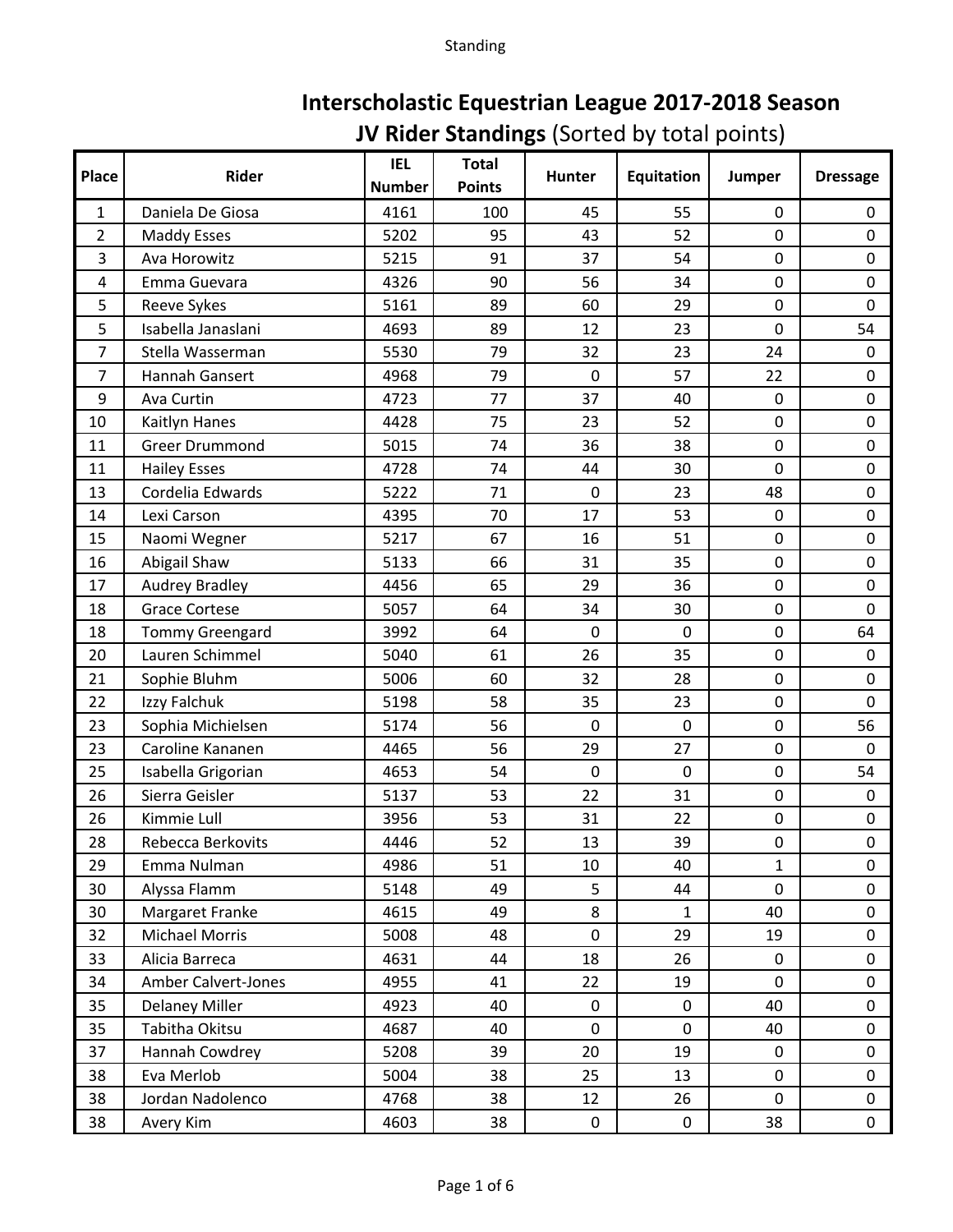## **Interscholastic Equestrian League 2017-2018 Season JV Rider Standings** (Sorted by total points)

|             | <b>Dressage</b>                                                                                              |
|-------------|--------------------------------------------------------------------------------------------------------------|
|             | 0                                                                                                            |
|             | 0                                                                                                            |
|             | $\pmb{0}$                                                                                                    |
|             | 9                                                                                                            |
|             | $\mathbf 0$                                                                                                  |
| 0           | $\mathbf 0$                                                                                                  |
| 6           | $\pmb{0}$                                                                                                    |
| $\mathbf 0$ | $\mathbf 0$                                                                                                  |
| $\mathbf 0$ | $\mathbf 0$                                                                                                  |
| 0           | $\mathbf 0$                                                                                                  |
| $\pmb{0}$   | $\pmb{0}$                                                                                                    |
| 0           | $\mathbf 0$                                                                                                  |
| 21          | $\mathbf 0$                                                                                                  |
| 21          | $\mathbf 0$                                                                                                  |
| $\pmb{0}$   | $\pmb{0}$                                                                                                    |
| $\mathbf 0$ | $\mathbf 0$                                                                                                  |
| $\mathbf 0$ | $\pmb{0}$                                                                                                    |
| 0           | $\mathbf 0$                                                                                                  |
| 17          | $\pmb{0}$                                                                                                    |
| 16          | $\mathbf 0$                                                                                                  |
| $\mathbf 0$ | $\pmb{0}$                                                                                                    |
| 14          | $\mathbf 0$                                                                                                  |
| 14          | $\pmb{0}$                                                                                                    |
| 13          | $\mathbf 0$                                                                                                  |
| $\mathbf 0$ | $\mathbf 0$                                                                                                  |
| 13          | $\mathbf 0$                                                                                                  |
| 0           | 12                                                                                                           |
|             | $\pmb{0}$                                                                                                    |
| 0           | 0                                                                                                            |
| 0           | $\mathbf 0$                                                                                                  |
| 0           | 0                                                                                                            |
| 0           | 0                                                                                                            |
|             | 0                                                                                                            |
|             | 0                                                                                                            |
|             | 0                                                                                                            |
|             | 0                                                                                                            |
|             | 0                                                                                                            |
|             | 0                                                                                                            |
|             | 0                                                                                                            |
|             | 0                                                                                                            |
|             | $\mathbf 0$<br>36<br>$\mathbf 0$<br>0<br>0<br>6<br>9<br>8<br>8<br>0<br>$\overline{7}$<br>0<br>$\pmb{0}$<br>5 |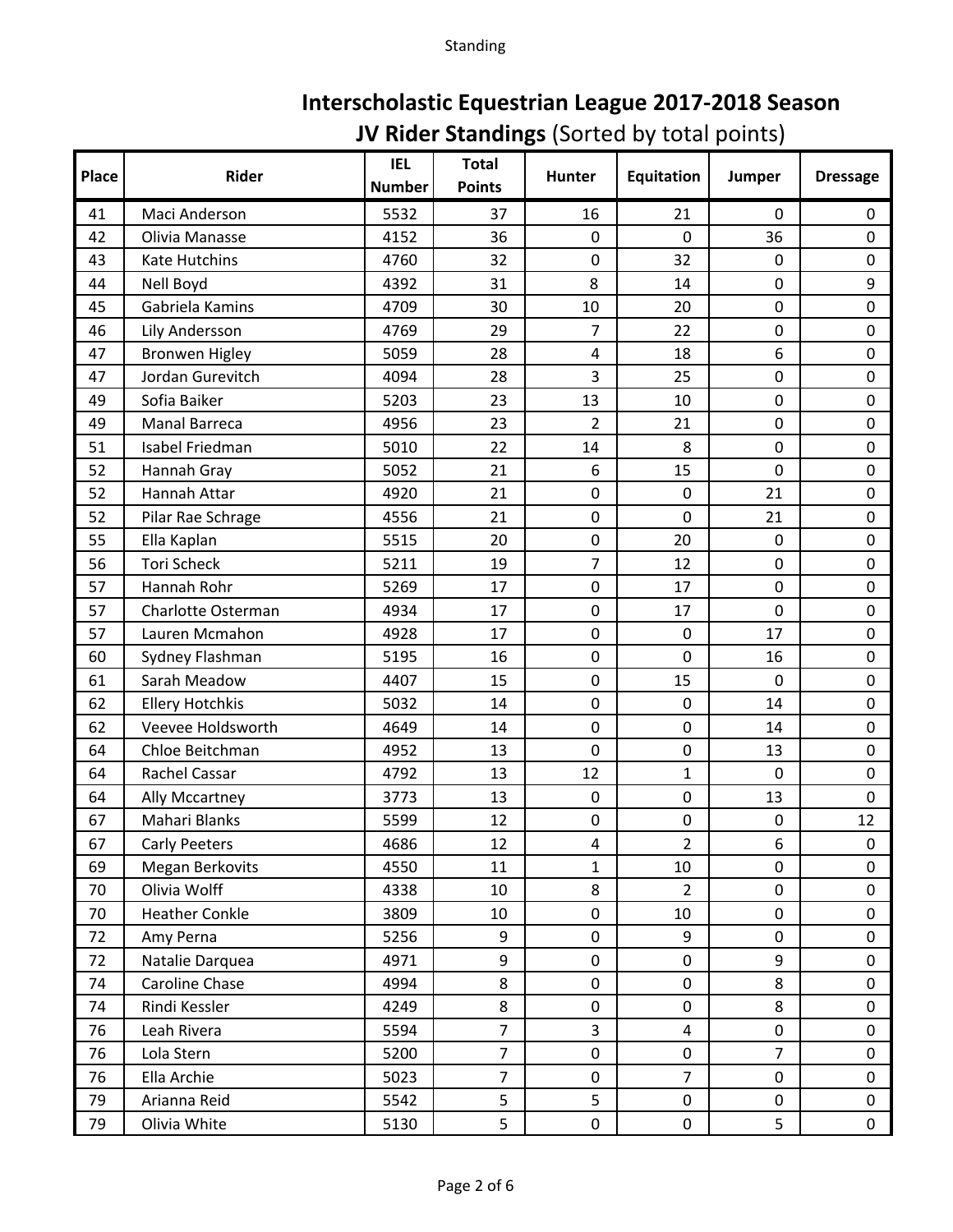| $\frac{1}{2}$ . There is a content of $\frac{1}{2}$ of $\frac{1}{2}$ of $\frac{1}{2}$ of $\frac{1}{2}$ of $\frac{1}{2}$ |                     |                       |                               |               |            |             |                 |  |  |
|-------------------------------------------------------------------------------------------------------------------------|---------------------|-----------------------|-------------------------------|---------------|------------|-------------|-----------------|--|--|
| Place                                                                                                                   | Rider               | IEL.<br><b>Number</b> | <b>Total</b><br><b>Points</b> | <b>Hunter</b> | Equitation | Jumper      | <b>Dressage</b> |  |  |
| 79                                                                                                                      | Ashley Fung         | 4542                  | 5                             | 0             | 0          | 5           |                 |  |  |
| 79                                                                                                                      | Sydney Reisch       | 4196                  | 5                             | 0             | 0          | 5           | 0               |  |  |
| 83                                                                                                                      | Ashleigh Adkins     | 5228                  | 3                             | 3             | 0          | $\mathbf 0$ | 0               |  |  |
| 83                                                                                                                      | Danielle Skaar      | 4572                  | 3                             | 0             | 3          | $\mathbf 0$ | 0               |  |  |
| 83                                                                                                                      | Paris Papac         | 4422                  | 3                             | 0             | 3          | $\mathbf 0$ | 0               |  |  |
| 86                                                                                                                      | Margaret Nelson     | 5522                  | $\overline{\mathbf{2}}$       | 0             | 2          | $\mathbf 0$ | 0               |  |  |
| 86                                                                                                                      | Sophie Root-Stevens | 4530                  | C                             | 0             | 0          | 2           | 0               |  |  |
| 88                                                                                                                      | Galadriel Campero   | 4717                  |                               | 0             | 1          | $\mathbf 0$ | 0               |  |  |
|                                                                                                                         |                     |                       |                               |               |            |             |                 |  |  |
|                                                                                                                         |                     |                       |                               |               |            |             |                 |  |  |

## **Interscholastic Equestrian League 2017-2018 Season JV Rider Standings** (Sorted by total points)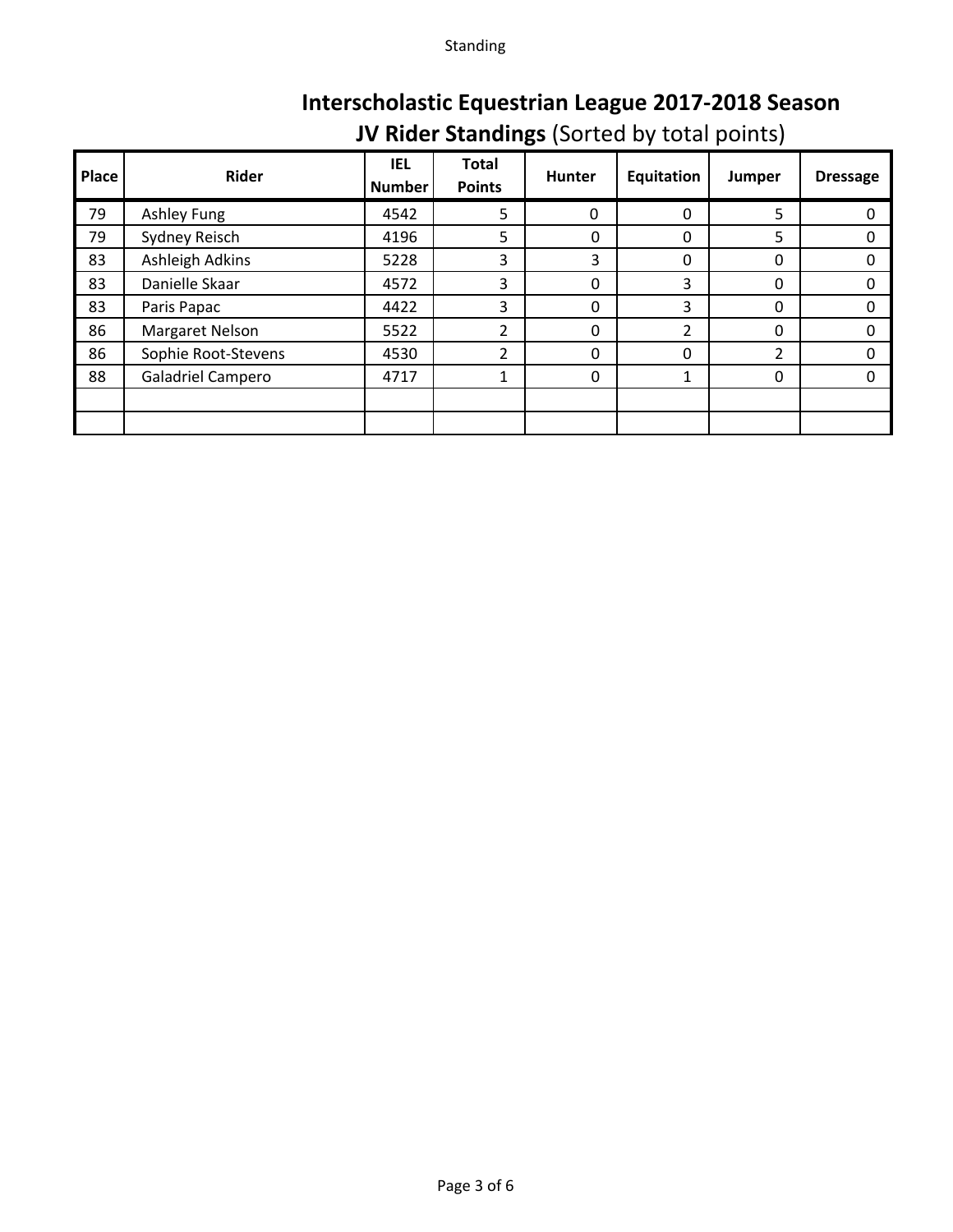Standing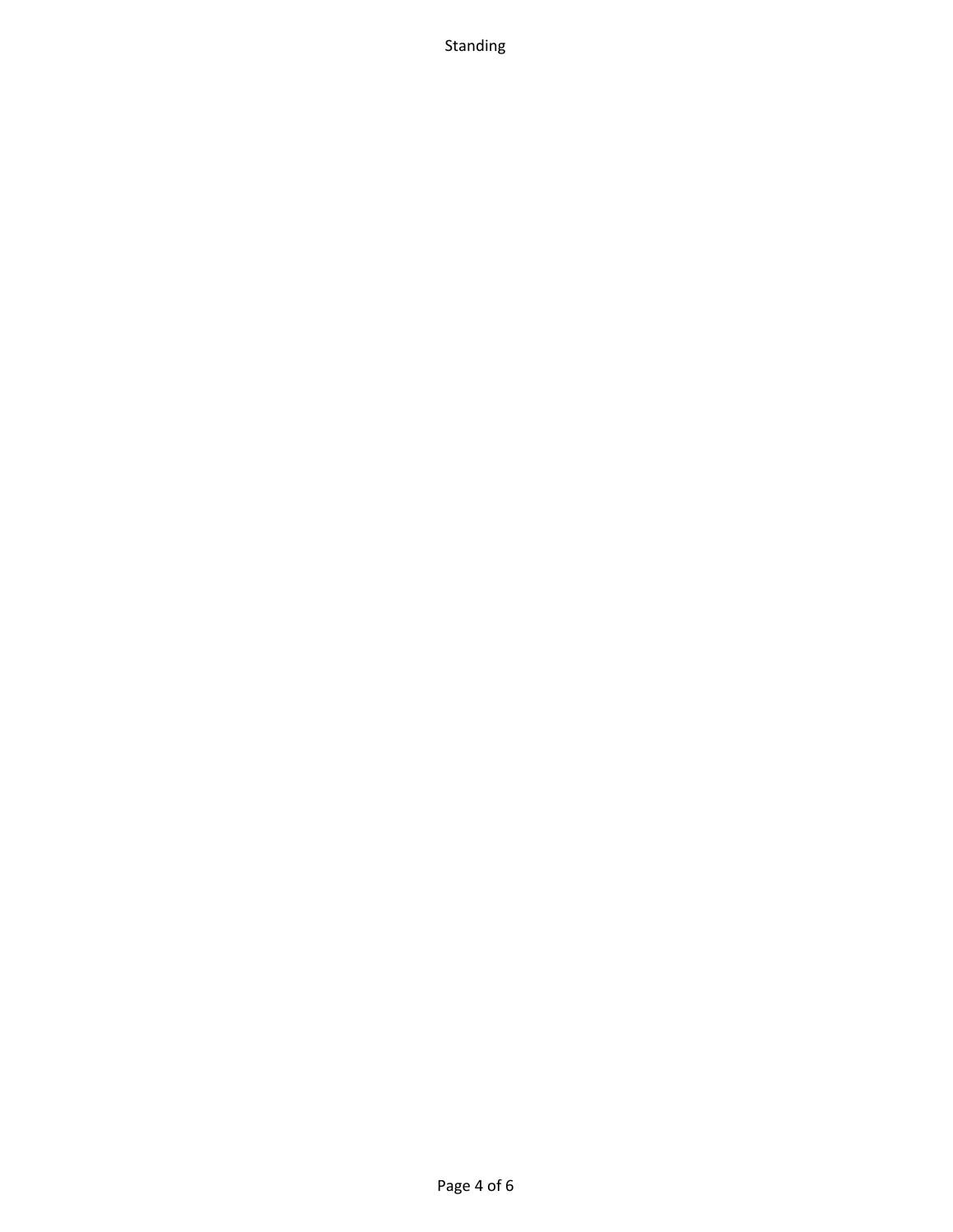Standing